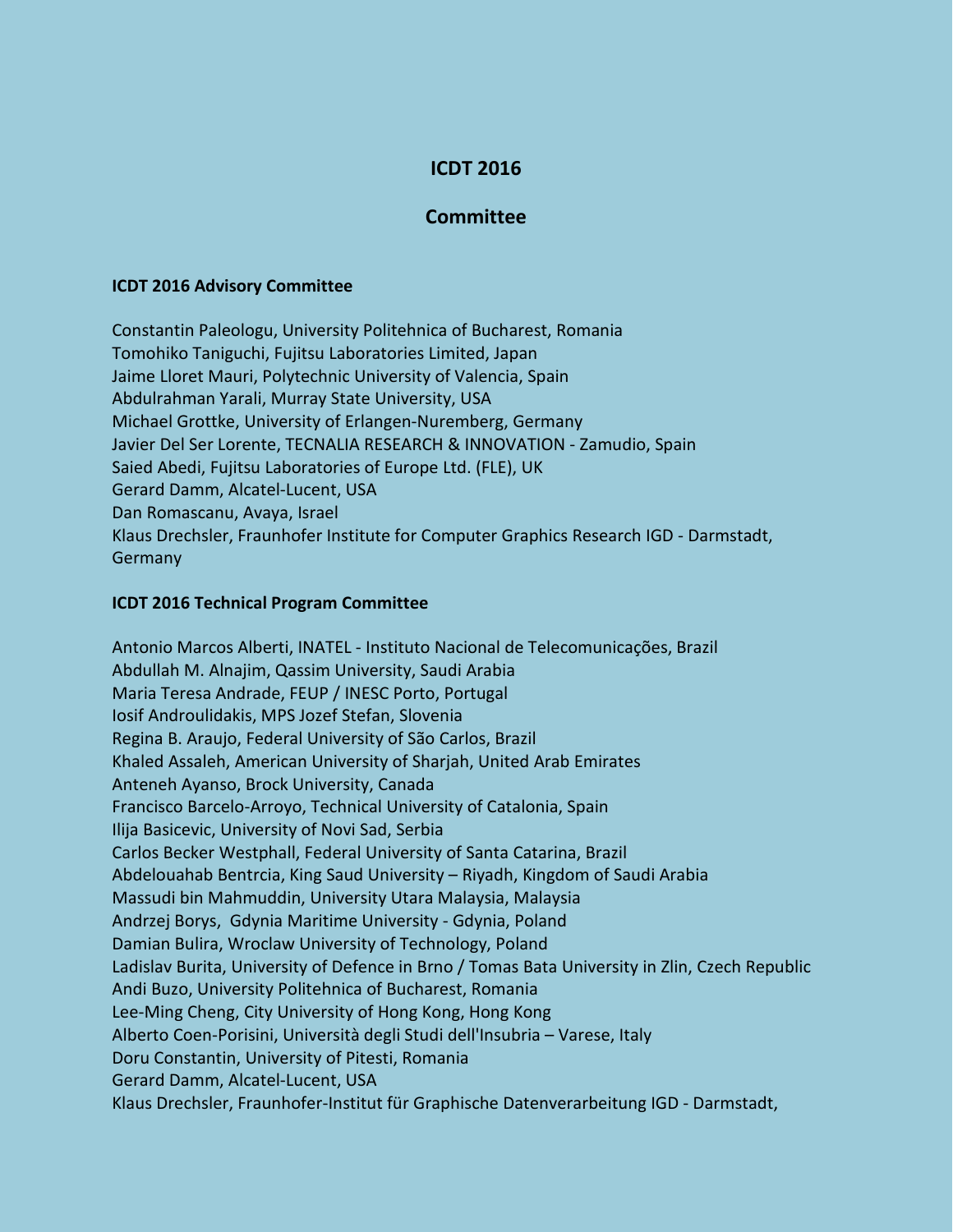Germany

Roger Pierre Fabris Hoeffel, Federal University of Rio Grande do Sul, Brazil Peter Farkas, FEI STU – Bratislava, Slovakia Christophe Feltus, Luxembourg Institute of Science and Technology (LIST), Luxembourg Gerardo Fernández-Escribano, University of Castilla-La Mancha, Spain Mário Ferreira, University of Aveiro, Portugal Pierfrancesco Foglia, University of Pisa, Italy Alex Galis, University College London, UK Félix J. García Clemente, University of Murcia, Spain Zabih Ghassemlooy, Northumbria University - Newcastle upon Tyne, UK Andrea Giachetti, Università degli Studi di Verona, Italy Andre Leon S. Gradvohl, University of Campinas, Brazil Christoph Grimm, Vienna University of Technology, Austria Stefanos Gritzalis, University of the Aegean, Greece Adrian Groza, Technical University of Cluj-Napoca, Romania Carlos A. Gutierrez, Panamericana University – Aguascalientes, Mexico Maryline Hélard, INSA / Institut d'Electronique et de Télécommunications de Rennes (IETR), France Jalaa Hoblos, Kent State University, USA Daniela Hossu, University 'Politehnica' of Bucharest, Romania Xiaopeng Huang, Stevens Institute of Technology, USA Georgi Iliev, Technical University of Sofia, Bulgaria Theodoros Iliou, Greek Society of Scientists / Greek Computer Society, Greece Yoshiro Imai, Kagawa University, Japan Ondrej Kaller, Brno University of Technology, Czech Republic Epaminondas Kapetanios, University of Westminster, UK Christos Kartsaklis, Oak Ridge National Laboratory, USA Maria Kihl, Lund University, Sweden Hong Kook Kim, Gwangju Institute of Science and Technology, South Korea Ki Hong Kim, The Attached Institute of ETRI, Republic of Korea Dattatraya Vishnu Kodavade, D.K.T.E. Society's Textile & Engineering Institute Ichalkaranji – Rajwada, India Lukas Klozar, Brno University of Technology, Czech Republic Michal Kratky, Technical University of Ostrava, Czech Republic Anirban Kundu, Kuang-Chi Institute of Advanced Technology, China Andrew Kusiak, The University of Iowa, USA Wen-Hsing Lai, National Kaohsiung First University of Science and Technology, Taiwan Jan Lansky, The University of Finance and Administration - Prague, Czech Republic Jean Le Bihan, Université Européenne de Bretagne – Brest, France Jean-Yves Leboudec, EPFL, Switzerland France Kun Chang Lee, Sungkyunkwan University, South Korea Mark Sh. Levin, Russian Academy of Science, Moscow, Russia Malamati Louta, University of Western Macedonia - Kozani, Greece Dario Maggiorini, University of Milano, Italy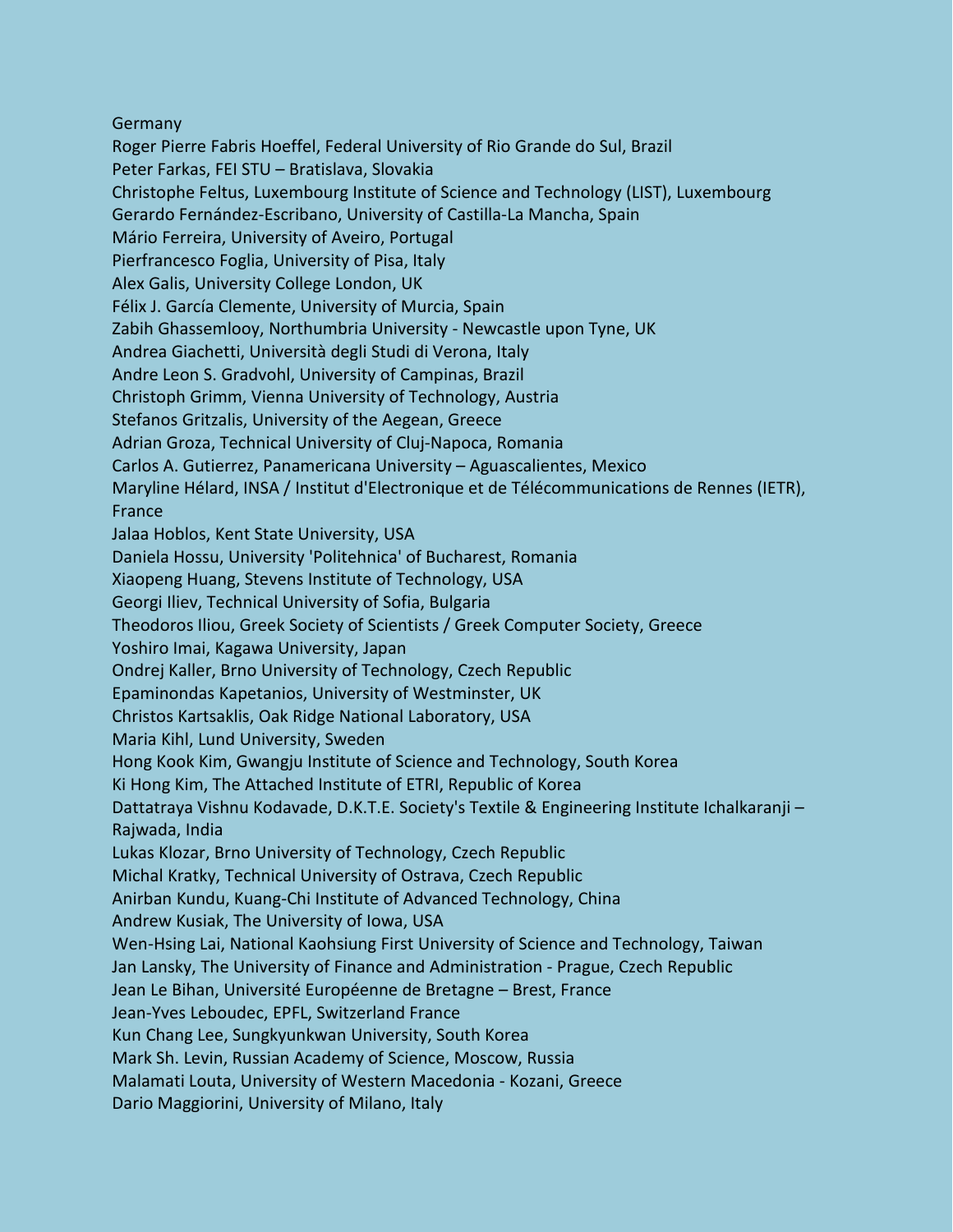Sathiamoorthy Manoharan, University of Auckland, New Zealand Martin May, Technicolor – Paris, France Stan McClellan, Texas State University - San Marcos, USA Manar Mohaisen, Korea Tech, South Korea Jean-Claude Moissinac, TELECOM ParisTech, France Ioannis Moscholios, University of Peloponnese – Tripolis, Greece Dmitry Namiot, Lomonosov Moscow State University, Russia Sven Nordholm, Curtin University, Australia Patrik Österberg, Mid Sweden University, Sweden Peera Pacharintanakul, TOT, Thailand Constantin Paleologu, University Politehnica of Bucharest, Romania Liyun Pang, Huawei European Research Center - Munich, Germany Pubudu Pathirana, Deakin University, Australia Jyrki T.J. Penttinen, Finesstel Ltd, Finland Nada Y. Philip, Kingston University, London, UK Maciej Piechowiak, Kazimierz Wielki University - Bydgoszcz, Poland Jan Platos, VSB-Technical University of Ostrava, Czech Republic Ladislav Polak, Brno University of Technology, Czech Republic Luigi Pomante, University of L'Aquila, Italy Adrian Popescu, Blekinge Institute of Technology, Sweden Purnomo Sidi Priambodo, Universitas Indonesia, Indonesia Nasser-Eddine Rikli, King Saud University - Riyadhm, Saudi Arabia Dan Romascanu, Avaya, Inc. - Tel Aviv, Israel Juha Roning, University of Oulu, Finland Tapio Saarelainen, Army Academy - Lappeenranta, Finland Brian M. Sadler, Army Research Laboratory RDRL-CIN - Adelphi, USA Abdel-Badeeh Salem, Ain Shams University, Egypt Nabil J. Sarhan, Wayne State University - Detroit, USA Panagiotis Sarigiannidis, University of Western Macedonia - Kozani, Greece Stefan Schmid, TU Berlin & T-Labs, Germany Manfred Schneps-Schneppe, Ventspils University College, Latvia Cristian V. Serdean, De Montfort University - Leicester, UK Sheikh Akbari, University of Gloucestershire, UK Nirmala Shenoy, Rochester Institute of Technology, USA Sabrina Sicari, Università degli studi dell'Insubria – Varese, Italy Paulino Silva, ISCAP-IPP, Portugal Edvin Škaljo, BH Telecom, Bosnia and Herzegovina Charalampos Skianis, University of the Aegean, Greece Himanshu B. Soni, IIT Bombay, India Leonel Sousa, INESC-ID/IST, TU-Lisbon, Portugal Maria-Estrella Sousa-Vieira, University of Vigo, Spain Ismael Soto, Universidad de Santiago de Chile, Chile George Spanoudakis, City University London, UK Dimitrios G. Stratogiannis, National Technical University of Athens, Greece